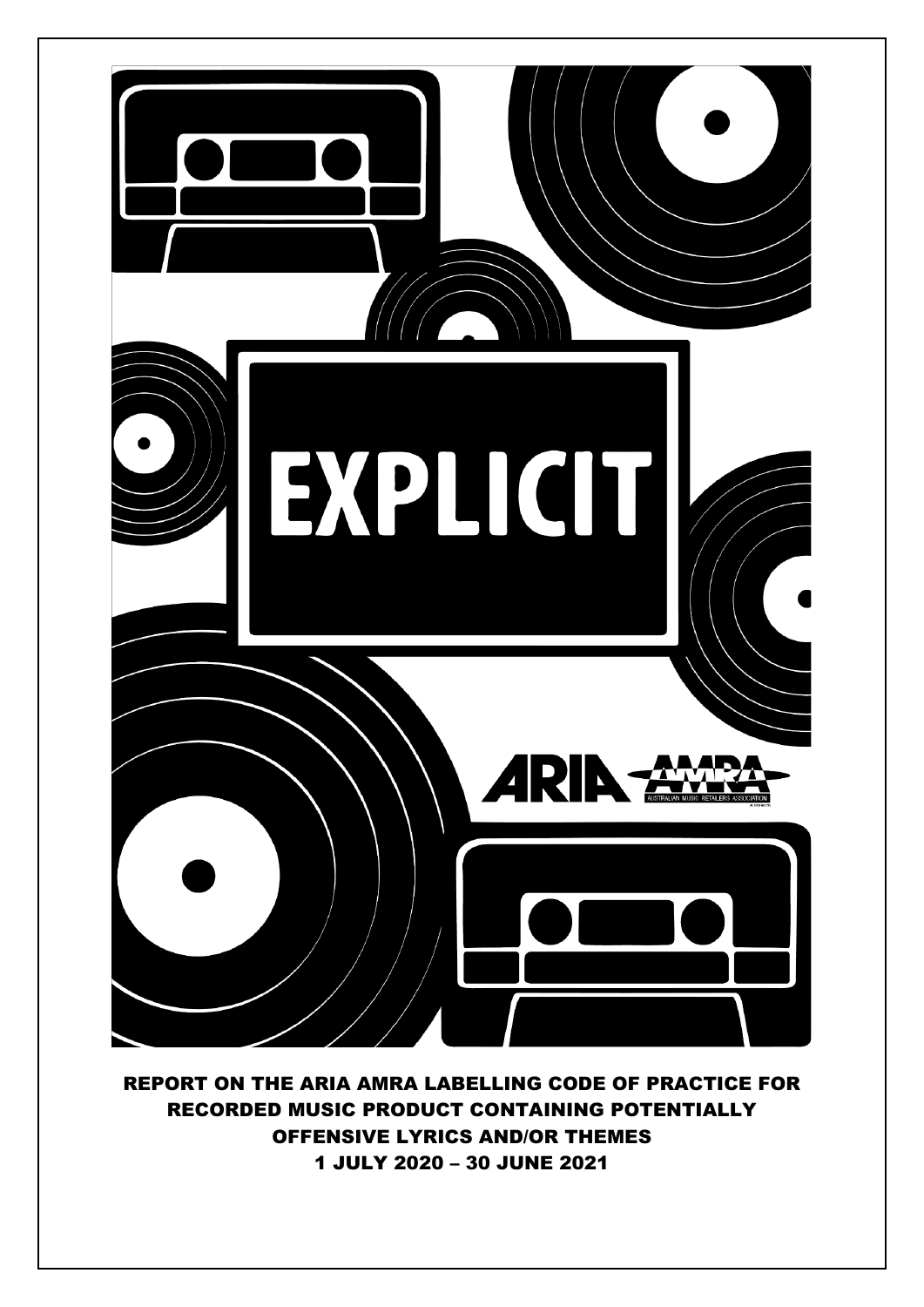# **CONTENTS**

| 2.           |                                                               |  |
|--------------|---------------------------------------------------------------|--|
| 3.           |                                                               |  |
|              |                                                               |  |
| $\mathbf{4}$ | YEAR IN REVIEW: REPORTING PERIOD 1 JULY 2020 - 30 JUNE 2021 6 |  |
| 5.           |                                                               |  |
| 6.           |                                                               |  |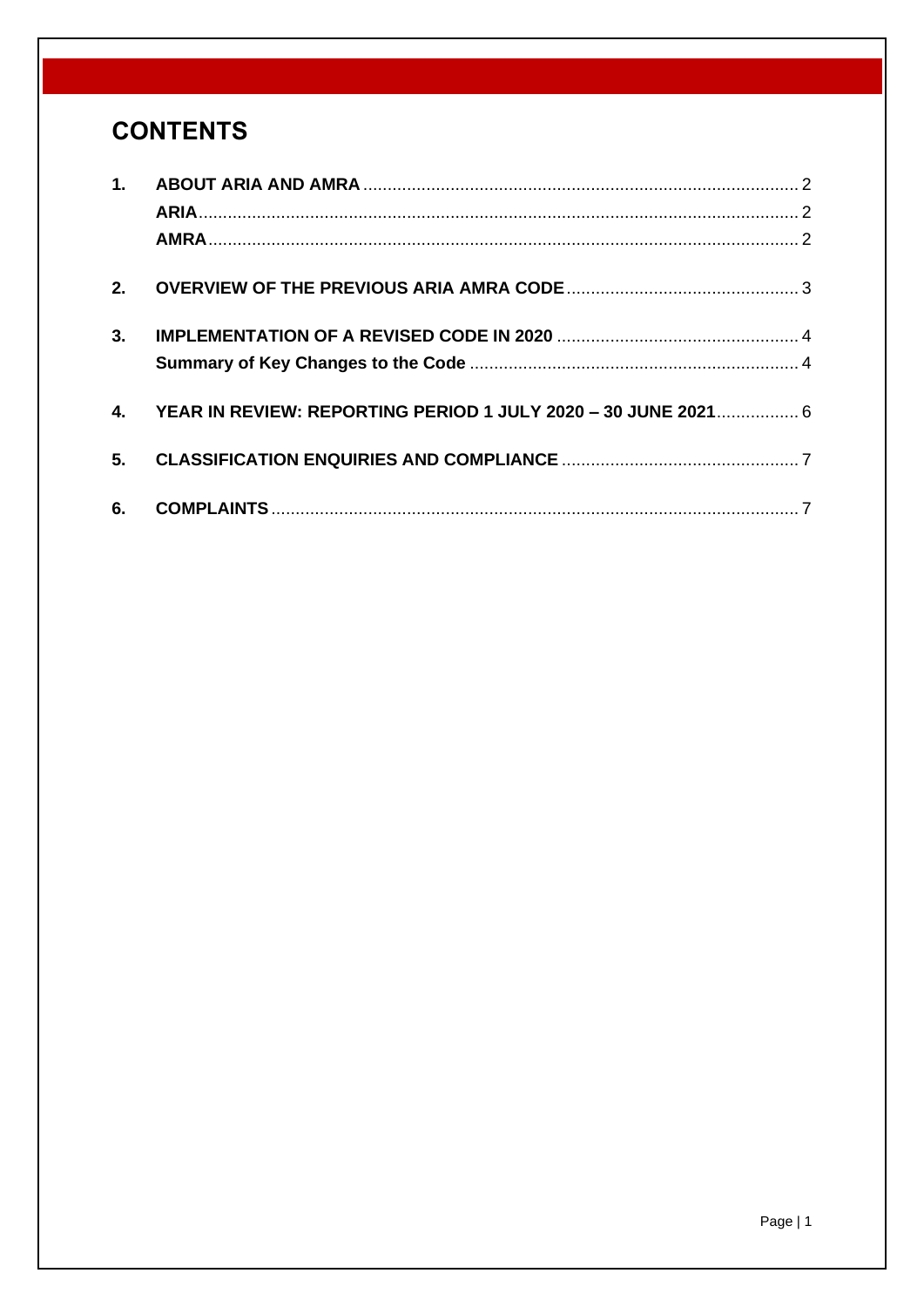## <span id="page-2-0"></span>**1. ABOUT ARIA AND AMRA**

### <span id="page-2-1"></span>**ARIA**

Australian Recording Industry Association Ltd (**ARIA**) is the peak trade body for the recorded music industry in Australia. It is a national industry association proactively representing the interests of its members. ARIA has more than 100 members ranging from small "boutique" labels typically run by 1-5 people, to medium sized organisations and very large companies with international affiliates. ARIA is active in many key areas of the music industry including:

- acting as an advocate for the industry, both domestically and internationally;
- supporting Australian music, and creating opportunities to help it be heard;
- playing an active role in protecting copyright and making submissions to government on copyright reform, piracy, regulation and other issues where it has the information and expertise to do so;
- collecting statistical information from members and retailers and compiling numerous ARIA charts with data provided by retailers and data suppliers across the country;
- co-managing the ARIA AMRA Labelling Code of Practice with AMRA; and
- staging the highly prestigious annual ARIA Awards.

ARIA's primary objective is to advance the interests of the Australian recording industry. The role of ARIA is not to monitor, supervise or intervene in the pricing or other commercial decisions of its members.

### <span id="page-2-2"></span>**AMRA**

The Australian Music Retailers' Association (**AMRA**) was established in 1993, by a group of leading independent and specialty music chain stores to represent the interests of music retailers in Australia. AMRA is an industry trade organisation in place to support music and entertainment retailers. It provides a forum for the retailers and the suppliers to the music industry. This forum is provided through AMRA's network of members. AMRA represents around 200 speciality music retailers nationally. It liaises on matters concerning music retail with large chain retailers including JB Hi Fi and the Sanity Group.

AMRA works closely with the different industry sectors in the interest of music retailers. It supports its industry partners in a variety of industry issues, including:

- piracy prevention and detection;
- industry promotion;
- organisation of the highly successful annual initiative known as Record Store Day;
- Government liaison and acting as the point of contact for bureaucrats and elected representatives when they are seeking information or input about music and recorded music retailing; and
- co-managing the ARIA AMRA Labelling Code of Practice with ARIA,

whilst playing no role in the trading relationships of individual members and their suppliers.

In July 2021 AMRA changed its name to the Association of Music Retailers Australia.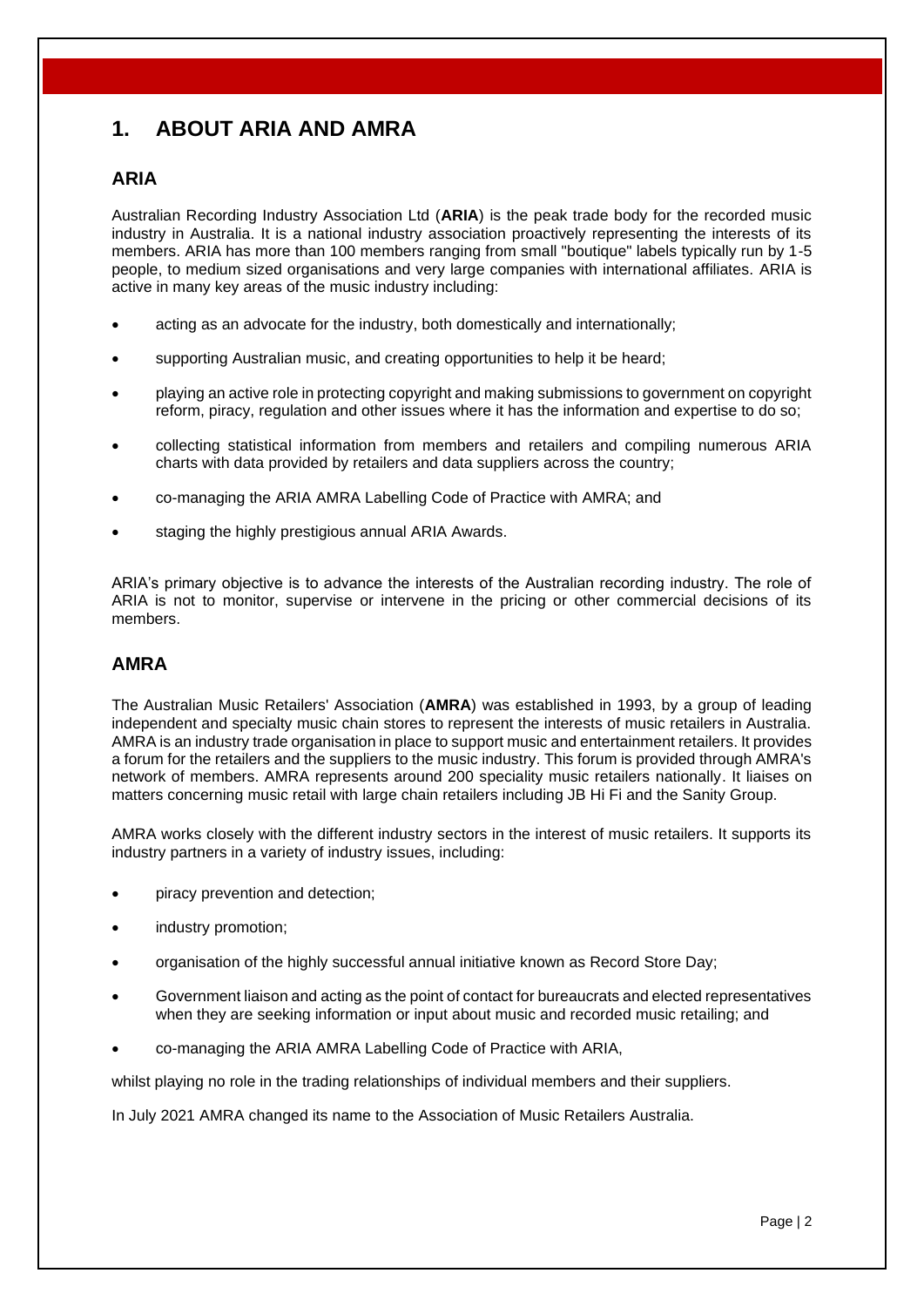## <span id="page-3-0"></span>**2. OVERVIEW OF THE PREVIOUS ARIA AMRA CODE**

For 25 years, Australia has had a voluntary code in place which provides a framework for advising consumers about potentially explicit or unsuitable content on recorded music products (i.e. CDs, vinyl records and cassettes). This code is called the *Labelling Code of Practice for Recorded Music Product Containing Potentially Offensive Lyrics and/or Themes* (the **Code**). The Code is jointly managed by ARIA and AMRA.

The Code was first implemented in late 1996 and it was subsequently revised in 2003 to align the advisory labels with the classification levels used by the Office of Film & Literature Classification (**OFLC**) which was in place at the time. The classification levels set out in the 2003 version of the Code were as follows:



Not to be sold to persons under 18 years.



- infrequent aggressive or strong coarse language; and/or
- moderate impact ('impact' means the strength of the effect on the listener) references to drug use, violence, sexual activity or themes.

#### Product containing:

- frequent aggressive or strong coarse language; and/or
- strong impact references to or detailed descriptions of drug use, violence, sexual activity or themes.

Product containing graphic descriptions of drug use, violence, sexual activity or very strong themes, which have a very high degree of intensity and which are high in impact.

These Products require an adult perspective and are therefore not to be sold to persons under eighteen years of age.

This 2003 version of the Code established a framework for advising consumers about potentially explicit or unsuitable content on recorded music products (i.e. CDs, vinyl records and cassettes). It included guidelines regarding graduated consumer advisory labels which were to be affixed to recorded music products to help consumers make informed choices about whether they wished to purchase or listen to the particular recorded music product.

The principles underlying the Code aim to balance the interests of consumers, artists, record companies and retailers. The following principles underpinned the 2003 version of the Code and are still applicable to the current version of the Code:

- *(a) Adults in a democratic society should be free to listen to what they wish.*
- *(b) Creative artists should be free to express themselves without fear of intervention.*
- *(c) Consumers should be supplied with sufficient information so that they can choose to avoid exposure to material which may offend them and make informed purchasing decisions in relation to Product which is not suitable for minors.*
- *(d) Record companies and recorded music retailers operate under a commercial imperative to respectively release sound recordings and make them available for sale to members of the public.*

ARIA and AMRA are responsible for ensuring compliance with the Code by their respective members.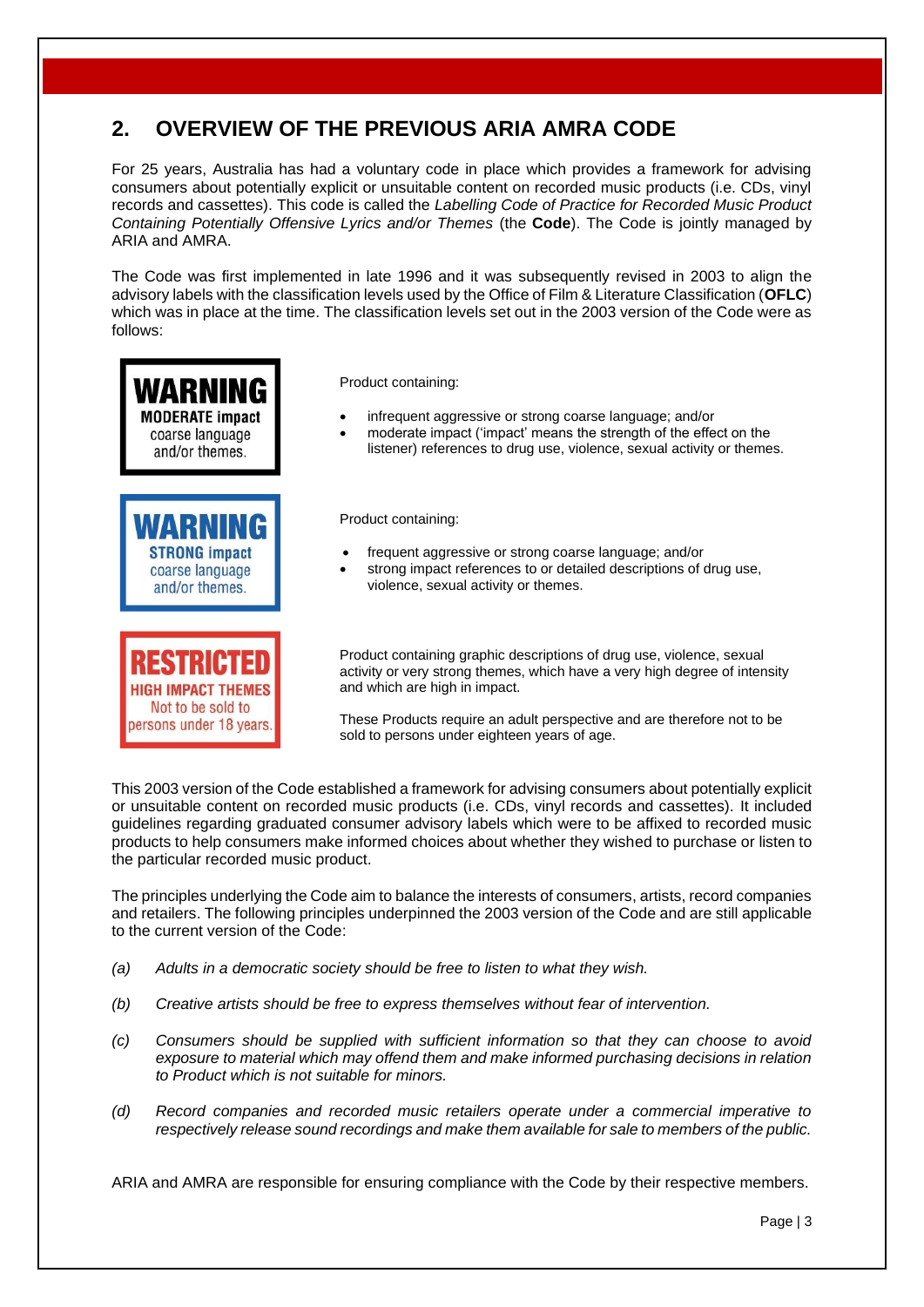### <span id="page-4-0"></span>**3. IMPLEMENTATION OF A REVISED CODE IN 2020**

During 2019 and 2020, the 2003 version of the Code was reviewed. Since its implementation in 2003, the Code had not been updated, and it was clear that the Code had not kept pace with technological changes and developments in the way in which the public accesses and enjoys recorded music.

When the last version of the Code was implemented in 2003, music streaming services did not exist and music download services were still in their infancy. Underpinning the review of the 2003 version of the Code was the consideration of the efficacy of the graduated labelling regime within the music market. At the time of the review, music streaming services alone accounted for over 70% of the recorded music revenue in Australia<sup>1</sup> and this will continue to grow.

As a part of the review, ARIA and AMRA consulted with their respective members along with the Classification Branch of the Department of Infrastructure, Transport, Regional Development and Communications.

Following this consultative and review process, ARIA and AMRA implemented the current version of the Code with effect from 1 July 2020. A copy of the Code is available on:

- *the ARIA website*:<https://www.aria.com.au/industry/labelling-code>
- *the AMRA website*:<http://www.amra.org.au/code.html>

A key driver for updating the Code was to make the consumer advisory labelling of recorded music products more streamlined for ARIA and AMRA members and to make it more easily recognisable and consistent for consumers. This was achieved by adopting labelling used by digital music services. Rather than having to categorise products into three tiers and applying three different labels, from 1 July 2020, only **one label** is required to be affixed to recorded music product containing potentially explicit or offensive content:



#### <span id="page-4-1"></span>**Summary of Key Changes to the Code**

The majority of the 2003 Code was retained and replicated in the current Code. A summary of the key changes to the 2003 version of the Code are as follows:

#### **1. New single consumer advisory label**

The consumer advisory labels on CDs, vinyl records and cassettes with potentially offensive lyrics and/or themes are now labelled as '**EXPLICIT**' instead of applying the graduated labels of: Warning: Moderate/Strong/High impact coarse language and/or themes<sup>2</sup> that were previously used.

<sup>1</sup> This relates to the ARIA wholesale figures for 2018 which was released during 2019,at the time the Code was under review. The ARIA wholesale figures are available on the ARIA website.

<sup>2</sup> <http://www.aria.com.au/pages/labelling-code.htm>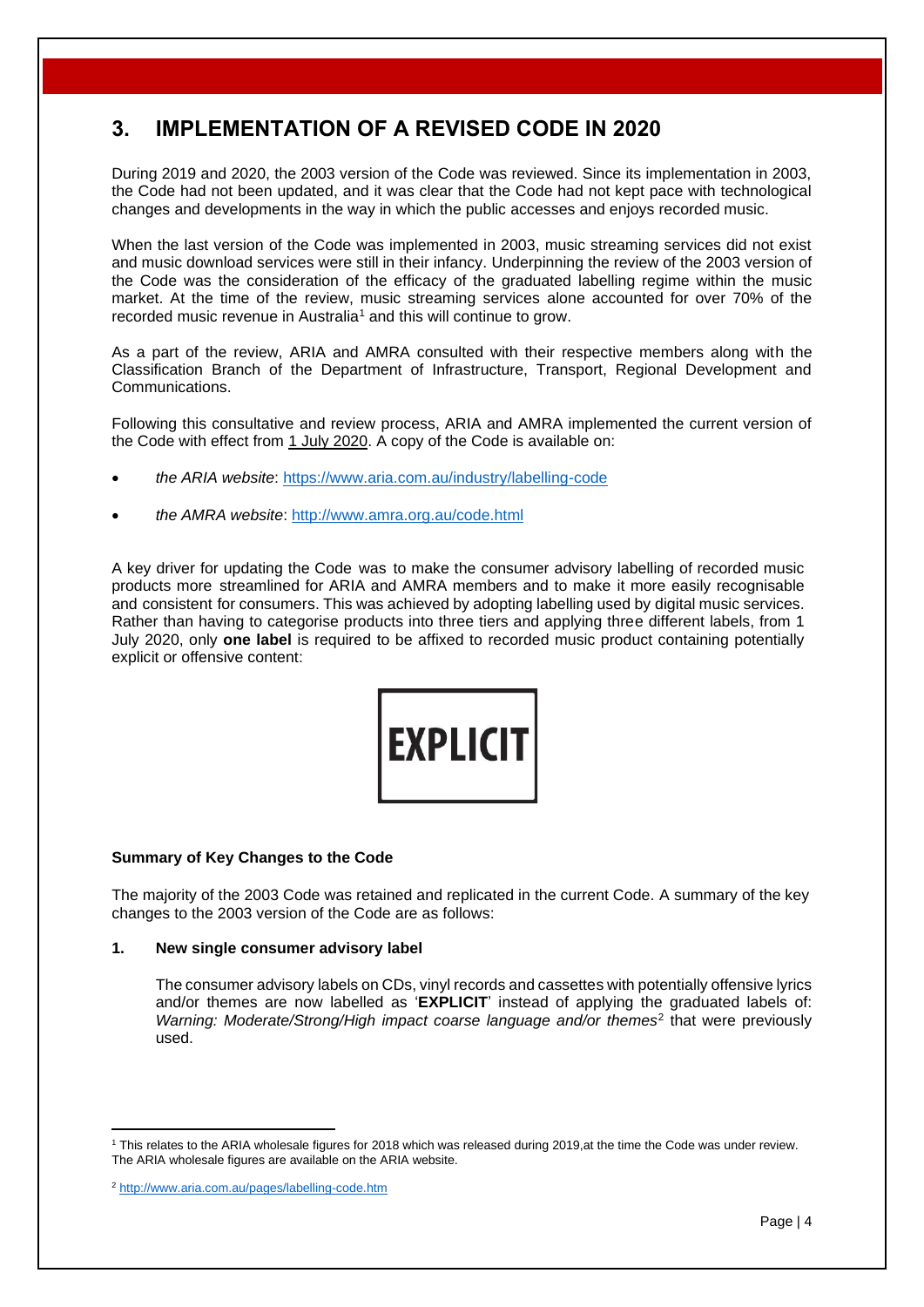

SINGLE LABEL UNDER NEW CODE

Consumers are familiar with the **E** logo or the word EXPLICIT which is displayed on digital music stores and online music streaming services when explicit music is accessed. The use of the EXPLICIT logo on physical recorded music products will be easier for consumers to understand and aligns the classification of those music products which are accessed digitally.

#### **2. Removal of the Code Ombudsman**

Under the 2003 version of the Code, the Ombudsman was responsible for compiling an annual report regarding the compliance by ARIA and AMRA members with the Code and for resolving any labelling related complaints from the public that have not been satisfactorily resolved by ARIA and AMRA. In light of the shift from CDs to digital music services, the Ombudsman had not been called upon to assess any escalated complaints regarding the labelling of recorded music products over the past decade. Under the current Code, ARIA and AMRA will now jointly handle the resolution of all complaints and the current Code provides a framework for the complaints process and the complaints escalation process.

#### **3. New Reporting Obligations**

Previously, the Ombudsman prepared an annual report on the operation of the Code for circulation to ARIA and AMRA members, the Attorney General's Department and Commonwealth, State and Territory Censorship Ministers. While music labelling is outside the scope of the [National Classification Scheme,](https://www.classification.gov.au/) ARIA and AMRA understand that the reporting requirements were included following a Standing Committee of Attorneys-General (**SCAG**) meeting around 2002.

The current Code includes a new reporting process whereby ARIA and AMRA will jointly compile the annual report and implement a new reporting process as follows:

- ARIA and AMRA will each publish the annual report on their respective websites, outlining the operation of the Code during the reporting period, the number of complaints and the outcome of any complaints.
- ARIA/AMRA will advise the relevant Commonwealth Department responsible for classification when the annual report is published. The Commonwealth Department will advise departmental state and territory classification officers when notified by ARIA/AMRA that the annual report has been published.

This report satisfies that reporting obligation pursuant to the Code.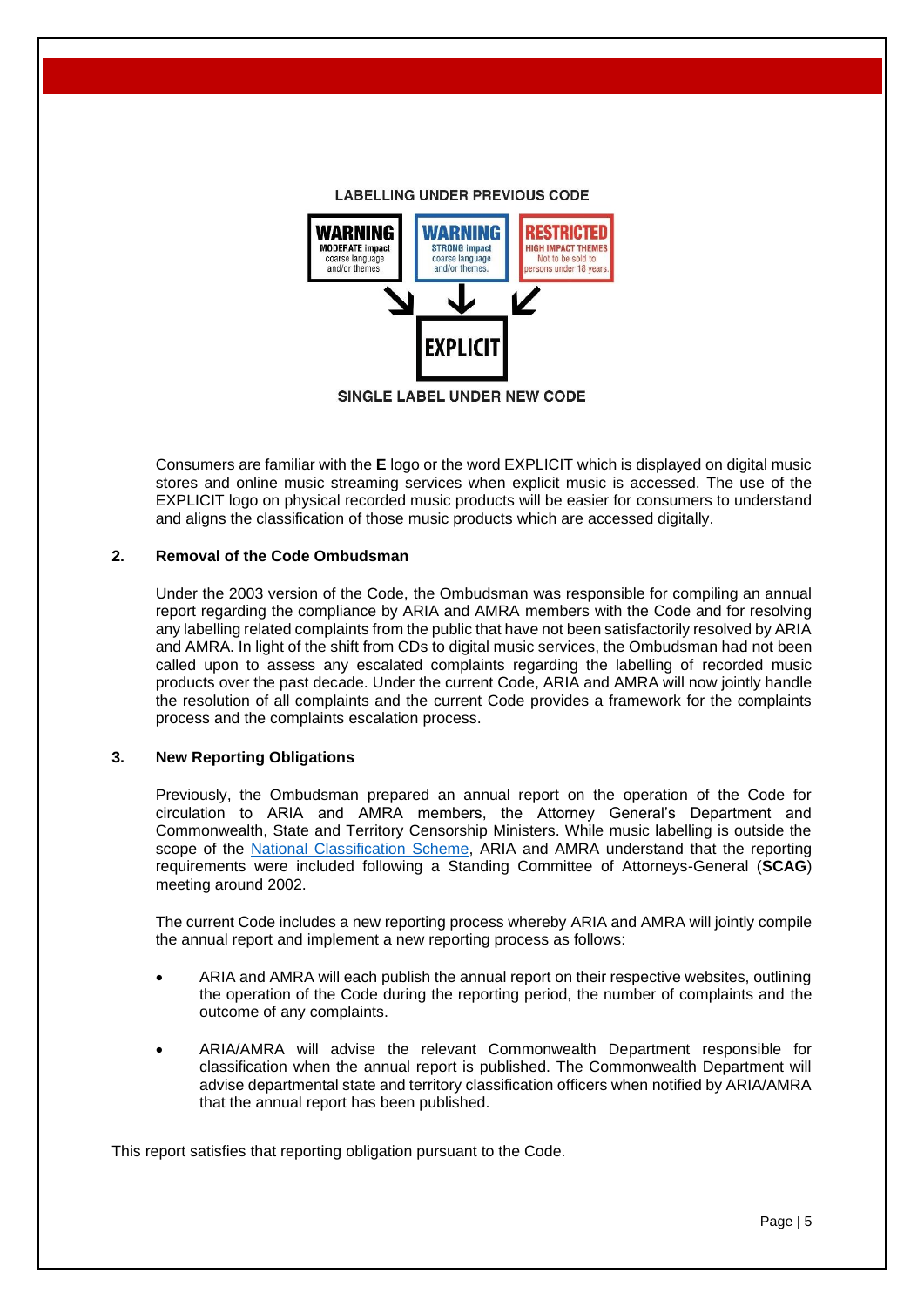### <span id="page-6-0"></span>**4. YEAR IN REVIEW: REPORTING PERIOD 1 JULY 2020 – 30 JUNE 2021**

ARIA members undertake in-house classification of their recorded music products in accordance with the Code. During the reporting period, ARIA did not encounter any issues relating to compliance with the Code in respect of any ARIA members.

For the purpose of this report, ARIA obtained classification information from a large subset of its membership – including MGM Distribution, Mushroom Group, Sony Music Entertainment Australia, Universal Music Australia (inclusive of EMI Music Australia) and Warner Music Australia. Some smaller ARIA members release titles through the major distribution companies and, as a consequence, their titles are often accounted within the totals provided by their distributor to ARIA. Furthermore, some ARIA members only sell digital music products – which are not subject to the Code. It must be noted that one of ARIA's members (a large independent record label) did not submit any data for the reporting period due to a technical issue. Complexities associated with COVID-19 also impacted the data provision.

It is in this context that the statistics set out below should be viewed as indicative only. These statistics are intended to provide an overall pattern and should not be construed in any way as providing a detailed analysis of the recorded music market.

#### **Snapshot of the period occurring between 1 July 2020 and 30 June 2021**



A list of the classified titles is available on the [ARIA website.](https://www.dropbox.com/sh/1dp2hfdg1rskvln/AAB0Iz3bbhGSOuc_ZOaZP-xBa?dl=0)

#### **Trends in recorded music sales**

During 2020, Australia's recorded music industry saw continued growth of 7.3%<sup>3</sup>. This growth has been fueled by the increasing popularity of music streaming services, which represents over 82.3% of the Australian recorded music market's revenue. Despite the growth in recorded music, it has been a very challenging year for the music industry, with live music effectively being shut down since March 2020 due to the pandemic.

In contrast to previous years in which the physical recorded music market has seen substantial declines, for the year ending 2020 the physical market sales plateaued. In 2020, approximately 4.5 million units

<sup>3</sup> <https://www.aria.com.au/industry/news/australian-recorded-music-industry-figures-for-2020>